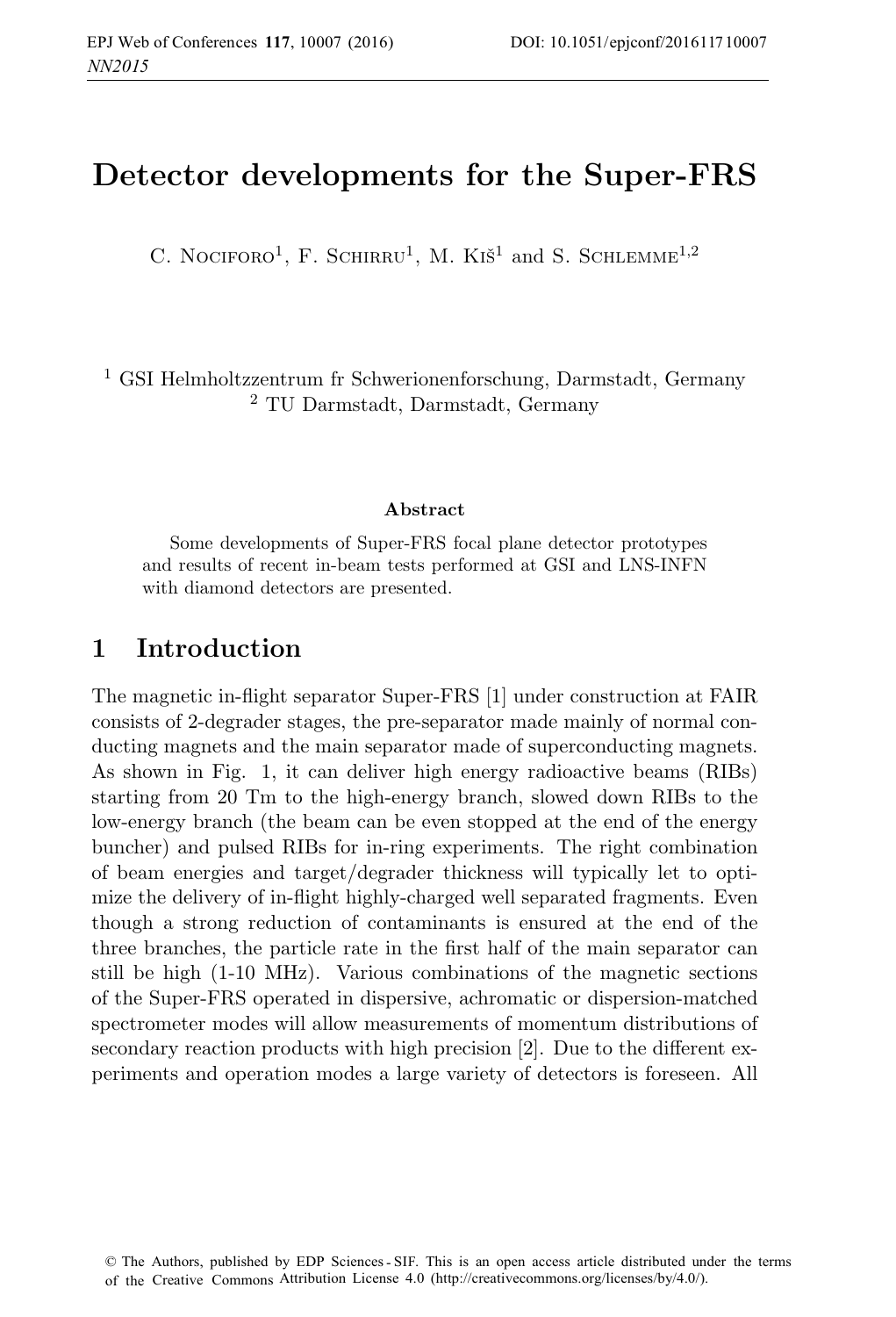

Figure 1: Layout of the Super-FRS.

this has strong implication on the design of the Super-FRS detecting system, which has to cope with two main technical challenges: high intensity and resolution.

# **2 Super-FRS radiation-hard detectors**

#### **2.1 Tracking detectors**

The identification of different isotopes at the Super-FRS requires a combined event-by-event analysis of the magnetic rigidity  $(B\rho)$ , time-of-flight (ToF) and energy deposition [3]. Toward the higher beam intensity we plan to use a set of Time Projection Chambers (TPC) with GEM (Gas Electron Multiplier) amplification. In addition to high resolution and adjustable gain over a wide range (from protons to  $Z=92$ ), these detectors have the advantage of being able to perform particle tracking on an event-by-event basis exposing very little additional material to the ion beam. Considerable progress has been made in the past years in the development of GEM-TPC tracking detector prototypes [4] for the Super-FRS. Even though gas detectors are very robust against beam bombardment, they are too slow for timing measurements.

#### **2.2 Time-of-flight detectors**

The use of radiation hard silicon and diamond detectors for fast timing at Super-FRS has been recently exploited. A few experiments have been carried out in order to assess the ToF performances of radiation detectors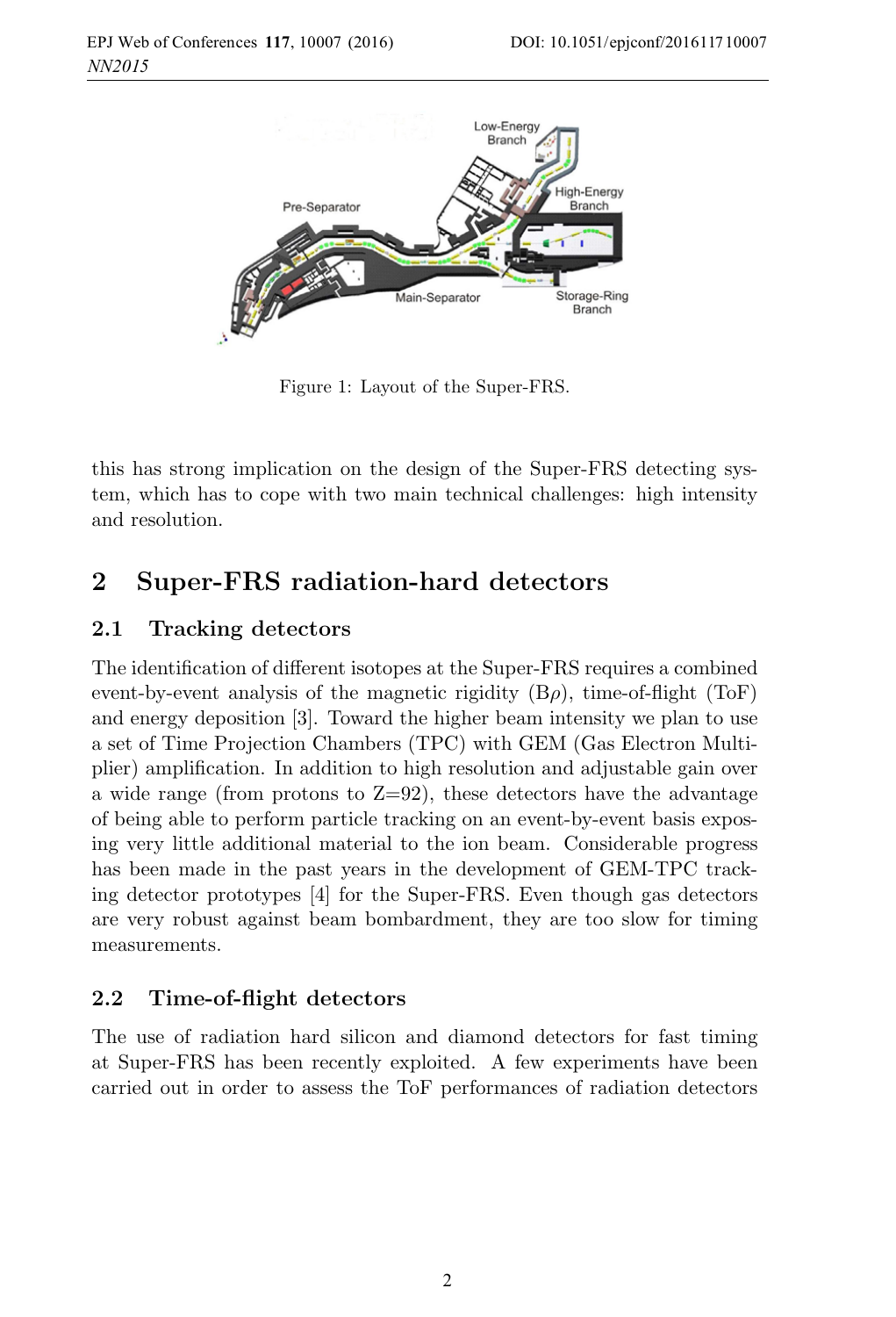

Figure 2: Left panel: PADI7 board with strip diamond detectors (front and back) Right panel: Horizontal beam profile reconstructed on diamonds.

based on diamond material. We have developed position-sensitive diamond detectors made of polycrystalline CVD (chemical vapour deposition) material of  $(20x20x0.3)$  mm<sup>3</sup> size provided by Element Six. Their electrodes were fabricated in house in 16-strips geometry by depositing on both sides of the diamond samples  $Cr/Au$  layers of thickness  $50/100$  nm respectively. The vertical geometry was chosen to match the horizontal dispersion of the separator. The device was mounted on a new board (see Fig. 2) having bias voltages, threshold and integrated amplification stage and able to provide LVDS output signals.

### **3 Beam tests measurements**

#### **3.1 ToF measurements**

In August 2014, a test experiment was performed at the FRS [5] in GSI with  $197\text{Au primary beam using a diamond pair as start and stop detectors, }$ in experimental condition similar to those expected at the Super-FRS. A printed circuit board equipped with four PADI7 chips [6] and fabricated in house was used to readout each single diamond strip. The digital output signals from PADI after splitting were sent to the FPGA TDC VFTXs [7] synchronized with a 200 MHz external clock  $^1$ . An example of beam profile reconstructed with two diamond detectors DD1 and DD2 located at the end of the FRS is shown in Fig. 2. A ToF resolution  $\sigma_{ToF}$  of about 40 ps has been measured between two strips of the front and back diamonds (see Fig. 3). A ToF resolution of about 50 ps was measured

<sup>1</sup>PADI and VFTX electronics had an intrinsic resolution below 15 ps.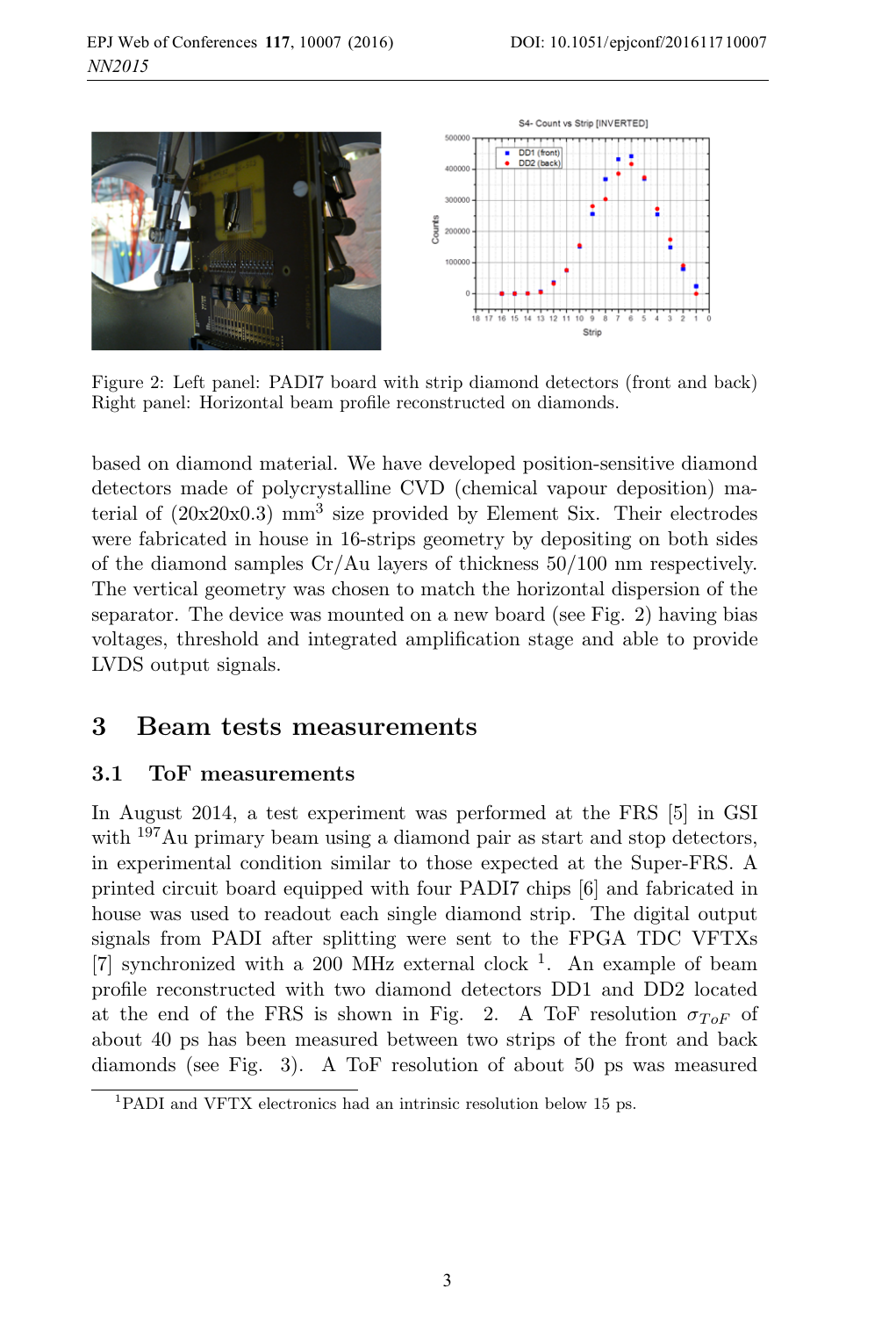

Figure 3: Diamond ToF measurement.

after positioning the DD2 detector at the mid-focal plane of the separator, about 35 m apart. The intrinsic time resolution of each diamond could be extracted taking advantage of the presence of the FRS TPC detectors [9] and plastics scintillator mounted along the beam line. After applying a TPC position correction, an intrinsic resolution  $\sigma_t = \sigma_{ToF} / \sqrt{2} \approx 25$  ps is achieved.

#### **3.2 Irradiation tests**

Damage studies on the same diamond material have been also performed. At the LNS-INFN laboratory, a polycrystalline CVD diamond detector (pcCVD-DD) 0.3 mm thick has been irradiated via series of long irradiations of  $10^{7}$   $^{12}$ C/mm<sup>2</sup>/s at 62 MeV/u. The detector has four squared metalized faces  $Q_{1-4}$  (10x10) mm<sup>2</sup> each. Each of them was connected to a broadband DBA amplifier [8]. The time resolution and the charge collection efficiency of the pcCVD-DD have been monitored via digital scope during low intensity runs taking place at the end of each series. Digital waveforms have been registered also for a single-crystal diamond detector (scCVD-DD) 0.09 mm thick, which was moved in during each low intensity run. The diamond analogue signals were split and sent to the channels of a oscilloscope (10 GS/s) and to a scaler after leading-edge discriminator for counting. All detectors worked inside a vacuum chamber at a pressure of 10−<sup>7</sup> mbar. A collimator with 2.6 mm diameter was used at the entrance of the chamber. The beam current was measured by using an ionization chamber located behind the diamonds. The pcCVD-DD was kept constantly biased at 300 V since no change in the leakage current was observed. The number of ions counted by each squared section summed up during the long irradiation se-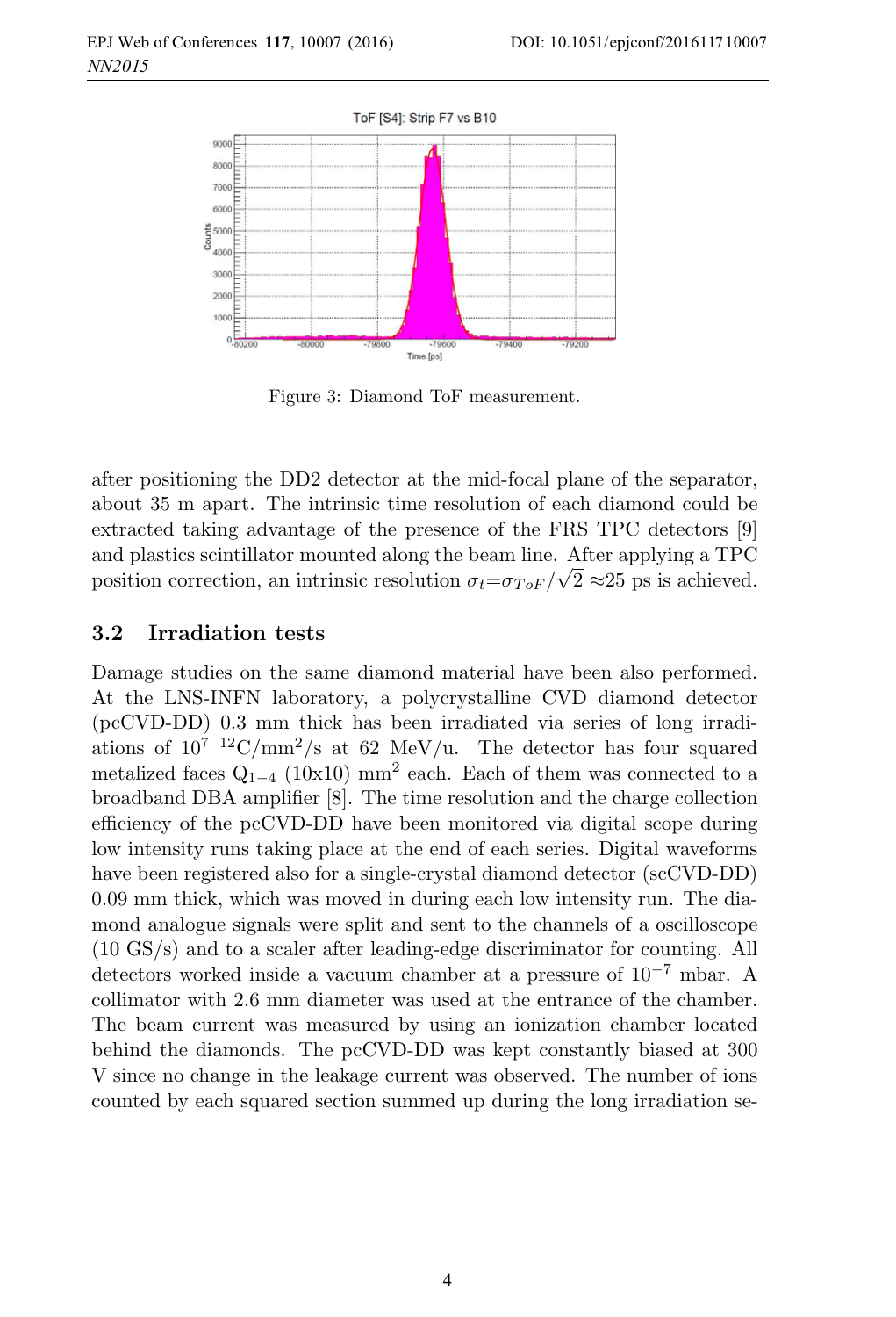

Figure 4: Left panel: pcCVD-DD with four squared faces  $Q_{1-4}$ . Right panel: Count numbers measured by each face of the pcCVD-DD during the irradiation measurement.

ries is shown in Fig. 4. Their sum provides a minimum accumulated dose of about 1.7 MGy corresponding to  $4.3 \times 10^{9}$   $^{238}$ U/mm<sup>2</sup> s at 350 MeV/u ( $\approx 400$ ) days operation of Super-FRS). Detector efficiency corrections will be taken into account to estimate the final accumulated dose. In Fig. 5 the slope (left side) and the amplitude (right side) distributions of  $Q_4$  signals measured after 1 hour and 40 hours of irradiation are shown. Pulses below 30 mV have been discarded. The slope distribution was obtained by a linear fit of the sampled waveform at 10-90% of the maximum amplitude. From the present results, no degradation of the pcCVD-DD signal is observed within the 500 ps resolution (due to the DBA use). Preliminary results on the ToF measured between the scCVD-DD and Q<sup>4</sup> pcCVD-DD showing no change in the time resolution are also encouraging.

## **4 Future developments**

The active area of the Super-FRS ToF detectors ranges from 10 up to 10<sup>4</sup> mm<sup>2</sup>, depending on the focal planes. Not only material choice is important. Additional experimental requirements like multi-channel electronics and data acquisition need to be considered in relation to the increasing number of channel and amount of digitised data. In the next future not